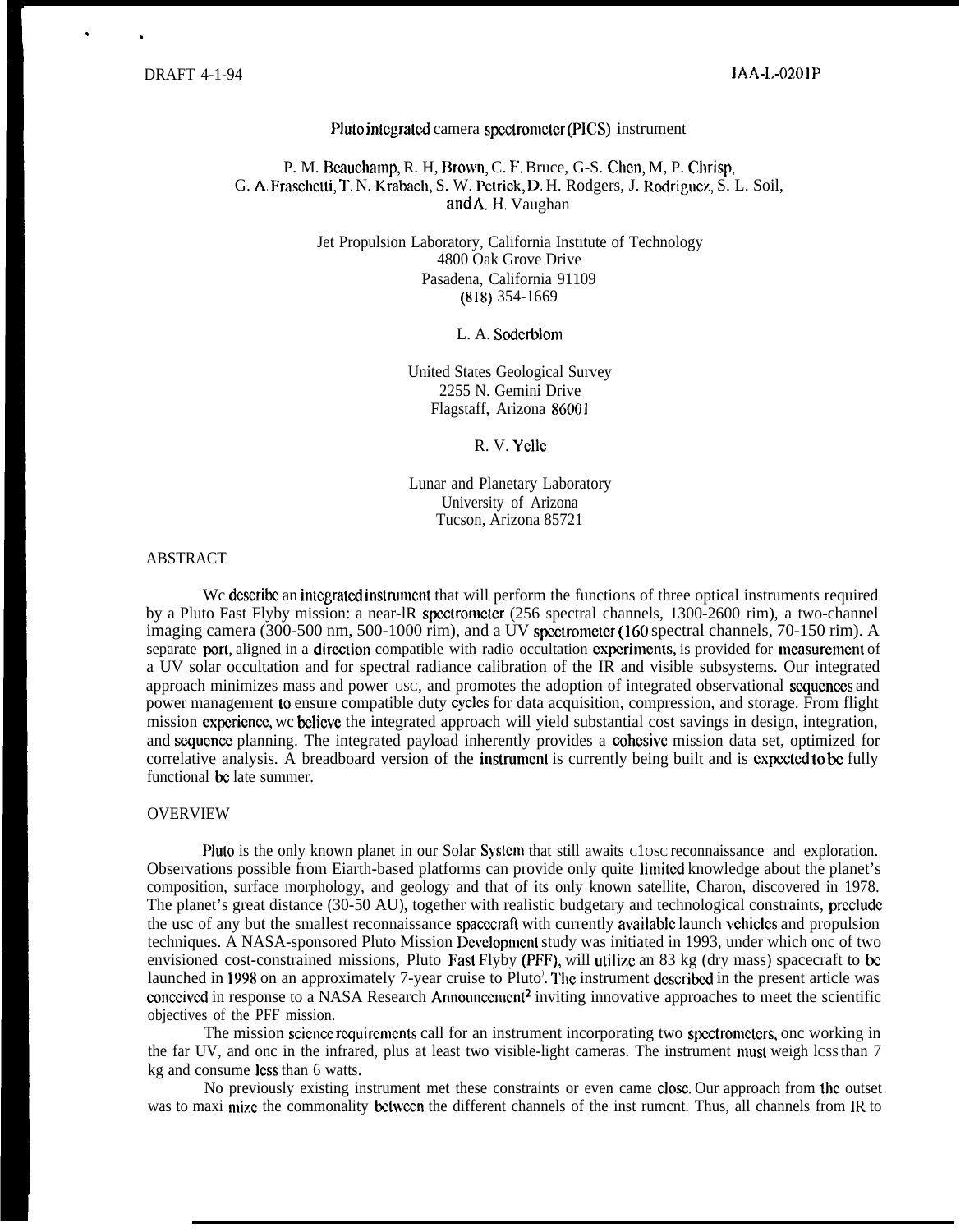.

UV usc the same primary mirror element, the heaviest mirror in the system. For detectors that require cooling, the radiator and the detector **assembly** form an integrated mechanical subassembly. The optical bench, the radiator, and the electronics are so designed that the various critical components will all run at their optimum temperatures. Ncccssarily the instrument and the materials composing it must bc tolerant, over a long term, of wide ranges in the temperature of the spacecraft's environment, from around 280K on Earth, to 40-60K at Pluto. We sought to usc materials that arc highly di mensionally stable, chemically non-reactive, and having good st ructural capabilities and manufacturability. Moreover, wc sought to avoid the need for a focus mechanism. The result of that set of constraints was the decision to make the entire instrument, optical and structural, of silicon carbide (SiC). Once that decision wasmade, there was a considerable effort invested in selecting industrial teaming partners for the effort, and the best way to design the instrument to take advantage of the strengths of SiC and avoid its wcakncsscs.

The 10-cm aperture size of the PICS optics is dictated by the need for a signal to noise ratio of better than 100:1 at Pluto. The range of each of the spcctromctcrs in PICS is onc octave exactly, a scientifically acceptable limitation that avoids the usc of order sorting filters and simplifies the optical design, The UV system of PICS is configured to look through the atmosphere of Pluto at the Sun so that the absorption spectrum of Pluto's atmosphere can be obtained after the cncounter. The electronics, all either hybrid packaged or using field programmable gate arrays, consist of six integrated circuits that can bc mounted on a printed circuit board. The PICS electronics noise performance is background limited, consistent with the performance attained on such inslrurncnts as Wide Field and Planetary Camera for the Hubblc Space Tclcscopc.

An issue that was considered very early in the design of PICS was the need for an integrated scicncc data gathering timeline in which the UV and IR spectrometers and visible-light cameras can be used in a complementary fashion, to accumulate data as the spacecraft approaches and then passes Pluto and Charon over an interval. of about 12 hours. By designing not only an integrated instrument, but also an integrated timclinc, it was possible to avoid most of the sequencing difticultics and issues that had been problematical on earlier planetary missions, such as Voyager, Galileo, and Cassini, This should have a major impact in allowing the usc of preprogrammed sequences and allowing a major reduction in mission operations costs.

It is suggested that all of the data be stored on a 2-gigabit solid state recorder, which can then be played back to Earth after the **cncounter**. The scenario is basically to approach the planet, perform the **cncounter**, and during that time take all the information and output it into the solid state recorder, so that the sequence is not constrained by any bit rate limits on the down link. The data then can be down linked to Earth in the most cfflcicnt manner at that point as **determined** by the PFF project.

# PICS OPTJCAL SYSTEM

The PICS optical design consists of a two-color camera, an infrared imaging spcctromctcr, and an cxlrcmc ultraviolet imaging spcctromctcr. These systems share a single off-axis Gregorian tclcscopc as shown in Figure 1. The two camera systems occupy the same field position, to which the spectrometer fields arc adjacent. The optical system parameters arc given in the accompanying Table 1.

### Telescope System

The primary and secondary mirrors for the telescope arc off-axis sections of rotationally symmetric asphcrcs, to enable fabrication by diamond turning with post-polishing. Light from the primary mirror is focused directly onto the cntrance slit of the UV spectrometer. A fold mirror reflects the fields for the camera and infrared spectromctcr to the ahrminum-coated concave secondary mirror. An advantage of the off-axis telescope design is that it provides better image contrast than on-axis designs, in which obscuring secondary mirror diffracts light into the outer rings of the Airy pattern.

### Camera System

The light from the tclcscope secondary is folded across the tclcscope to the focal plane assembly, where two CCDs arc located. There a dichroic bcamsplitter cube splits the light to the two focal planes. Two field flattening lenses in front of the CCD focal planes correct the telescope's field curvature. Raytracc results show that diffraction-limited performance is achieved over both CCD fields of view with this design.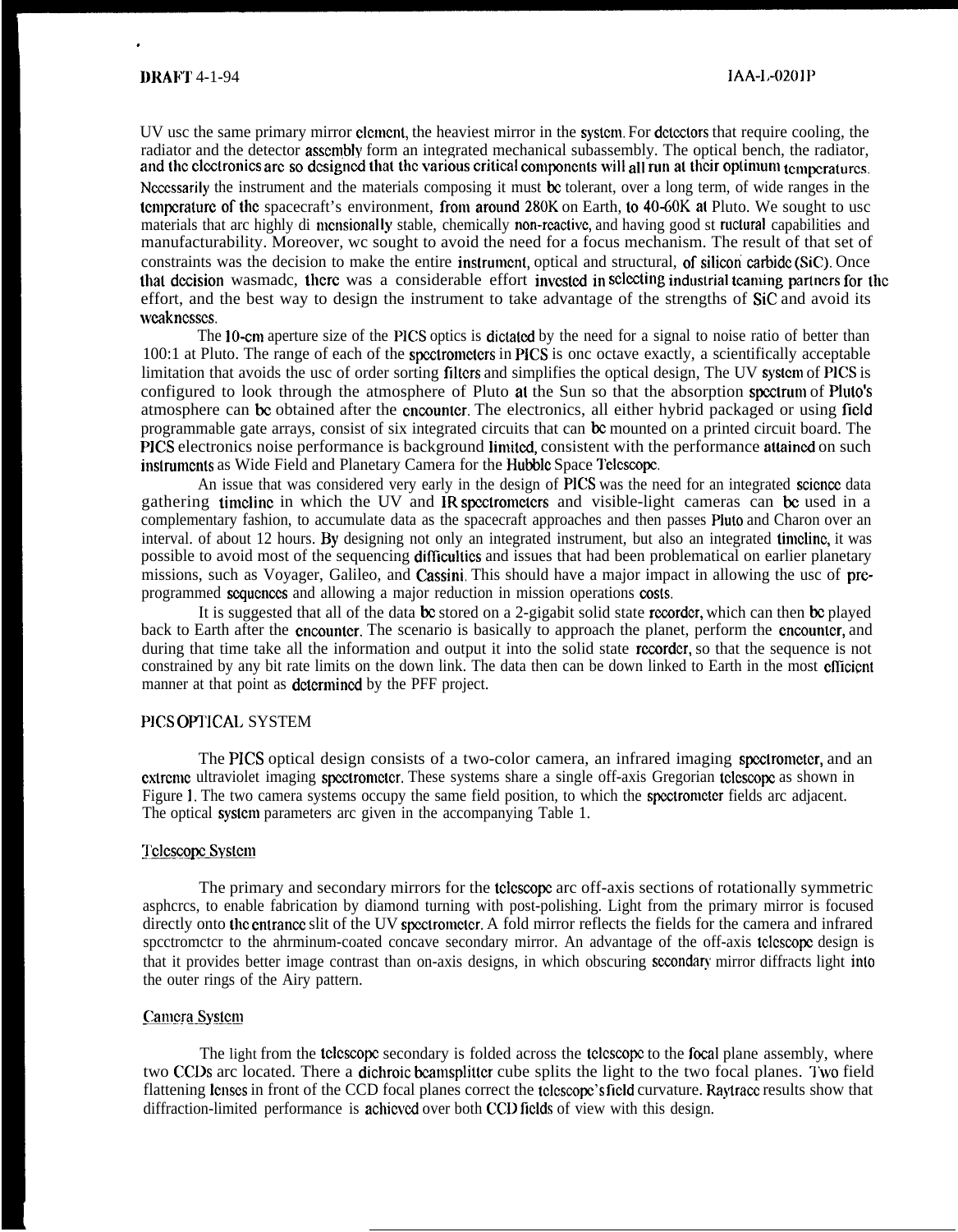

Fig 1. PICS optical system layout. Inset at right shows FOV configuration.

### Infrared Imaging Spectrometer

The infrared imaging spcctromctcr slit is off-axis with respect 10 the CCD fields, as indicated in Figure 1. This enables the light for the infrared imaging spectrometer to be split off after the dichroic cube by a small mirror (a small aluminized prism bonded to the cube).

A significant challenge in the spectrometer design was to make it compact enough to be cooled as part of the cold focal plane assembly, thus contributing low thermal background. This is difllcult to do because it requires a short focal length system providing good image quality over the 256 by 256 infrared detector array. The design developed is related to the Czcrny Turner family<sup>3</sup>, and has an overall length of 7 cm. The major aberration of this type of design for short focal length systems is the extreme field curvature, which is different in the spatial and spectral dircztions. This was compensated by an off-axis segment of a spherical field-flattening lens. The spectrometer contains a plane grating with 110 grooves/mm. Raytrace results show that the spot sizes arc less than 20 microns over the focal plane, thus giving good performance with 40 micron pixels.

# Ultraviolet Imaging Spectrometer

The need for sufficient system transmittance in the far ultraviolet spectrometer was the major driver in developing its design configuration. Reasonable transmittance was achieved by sharing only' onc reflection with the other systems, namely the tclescope primary mirror, which is platinum-coated to provide far ult raviolet reflectance. The grating in the ultraviolet spectrometer is silicon carbide coated to provide good reflectance.

The cntrance slit for the ultraviolet imaging spectrometer is located at the telescope's primary mirror focus. Its field position is off-axis with respect to the visible camera's field of view. The spectrometer consists of a toroidal grating (1400 grooves/mm) which focuses the light onto the microchannel detector. The microchannel plate has a 7 cm radius of curvature. Raytrace results show spot sizes slightly lcss than the detector size (nominally 0.1 mm) over the focal plane.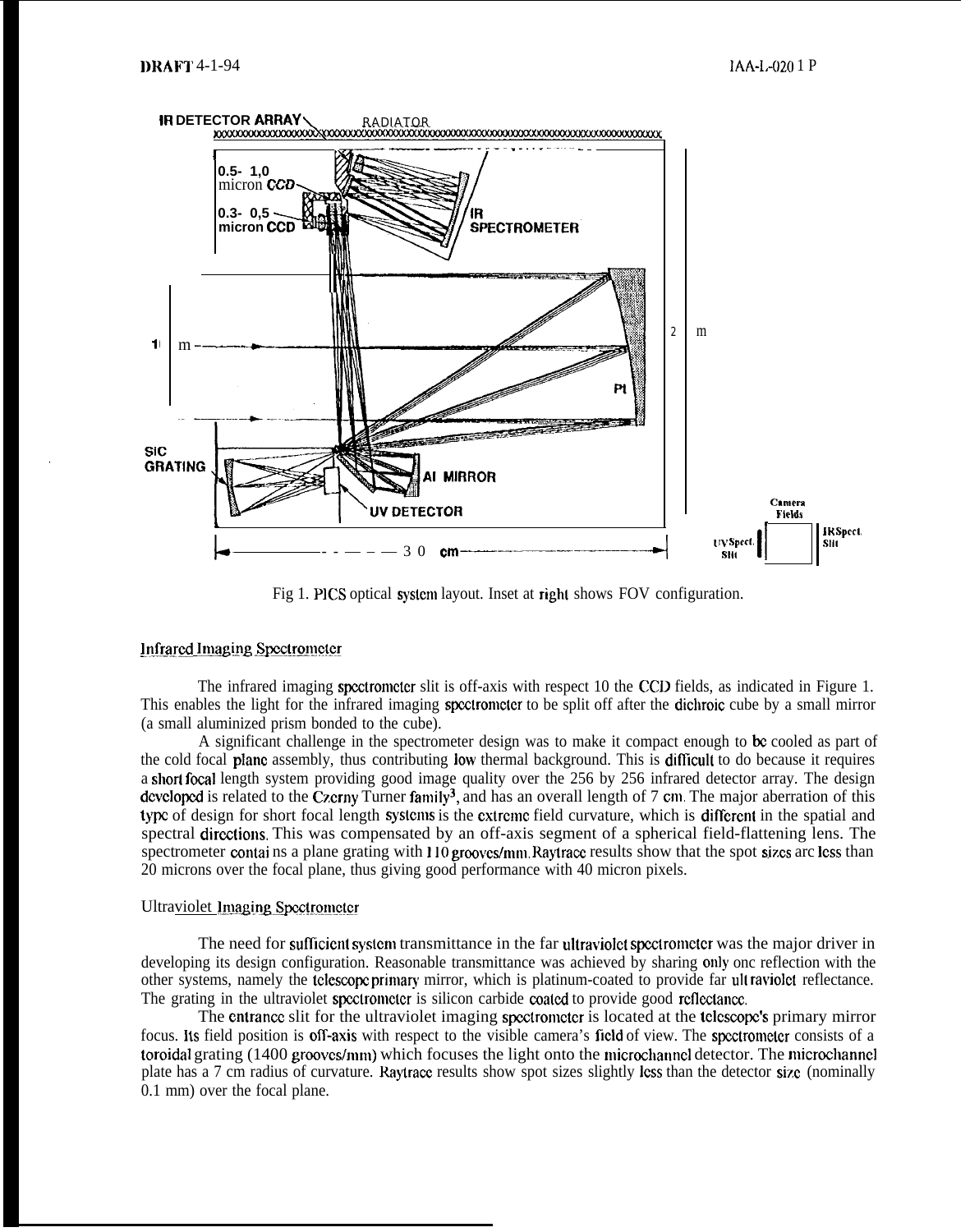.

|                               | Uv                   | Vis(Blue)           | Vis(Red)            | IR                 |
|-------------------------------|----------------------|---------------------|---------------------|--------------------|
| Wavelength Range              | 70-15011111          | 300-500 nm          | 500-1 000 nm        | $1300 - 2600$ nm   |
| <b>Aperture</b> diameter      | $10 \text{ cm}$      | $10 \text{ cm}$     | $10 \text{ cm}$     | $10 \text{ cm}$    |
| <b>Effective Focal Length</b> | $20.0 \text{ cm}$    | 75.0 cm             | 75.0 cm             | 75.0 cm            |
| $F/\#$                        | 2.1                  | 7.5                 | 7.5                 | 7.5                |
| <b>Detector</b> Array Size    | 10X8O                | $1024 \times 1024$  | 1024 x 1024         | $256 \times 256$   |
| Pixel Size (mm)               | 100                  | 9.0                 | 9.0                 | 40                 |
| FOV(deg)                      | 0.34                 | $0.6 \times (0.6)$  | $0.6 \times 0.6$    | 0.78               |
| <b>IFOV</b> (mrad)            | 500                  | 10                  | 10                  | 53.3               |
| Plate Scale (mrad/mm)         | 5                    | 1.33                | 1.33                | 1.33               |
| <b>Spectral Resolution</b>    | $1.0 \text{ run}$    |                     |                     | $10 \,\mathrm{nm}$ |
| <b>Sampling Interval</b>      | $0.5 \,\mathrm{run}$ |                     |                     | $5 \text{ }$ ntn   |
| <b>SNR</b>                    | Photon Noise         | <b>Photon Noise</b> | <b>Photon Noise</b> | Photon Noise       |
|                               | limited              | Limited             | Limited             | Limited            |
| <b>Typical Exposure Time</b>  | $30-3000s$ airglow   | $\geq 1$ sec        | $>1$ scc            | $>3$ secs          |
|                               | 0.1 s solar occult.  |                     |                     |                    |

Table 1 **PICS Payload . Pcrformancc Rcquircmcnts**

# PICS STRUCTURAL CONFIGURATION

The structural configuration of' PICS, dcvclopcd in collaboration with SSG of Waltham, Massachusetts, is shown in Figure 2, The instrument consists of a single telescope and an electronics chassis. The telescope has a triangular shaped tubular optical bench housing thrcz highly integrated optical systems: a UV imaging spectrometer, a two-color CCD camera, and a near-IR imaging spectrometer. The triangular shaped tubular construction offers a leverage in achieving a lighter and stiffer optical bench, in which the off-axis telescope optics and detectors can bc conveniently integrated and aligned externally cxccpt for the primary mirror and Sun-port pickoff mirror.

While all the optical clements and detectors of the UV spectrometer and visible camera arc mounted directly on the 150K telescope optical bench, the 90K JR spectrometer is packaged in a stand-alone subassembly (the IR bench). The JR bench is mounted to the tclcscopc via three prc-stressed fiberglass band supports providing thermal isolation. The fiberglass supports arc arranged in such a way that the IR spectrometer's entrance slit is athcrmalizcd relative to the tclcscopc optical bench.

Onc of the innovative features of the PICS tclcscopc design is the usc of monolithic material, SiC, for both the structural and the optical clcmcnts. SiC is an emerging technology for future instrument design since it offers (1) high spccitic stiffness allowing for thinner and lighter design, (2) the optical performance of glass, but with a much higher strength and fracture toughness,  $(3)$  a good thermal stability at cryogenic temperatures, and  $(4)$ dimensional stability over the life of the mission,

The entire telescope assembly is mounted onto a warm (approximately 300K) electronics chassis kincmatically via three Vespcl bipeds for thermal isolation. The electronics chassis directly under the telescope optical bench provides the detector clcclronics the shortcsl possible wire length. The electronics chassis serves as a transition structure to the spacecraft mounting surface. Vibration and shock isolation will be achieved with commercial mounts using silicone elastomer.

### INTEGRATED RADIATOR/DETECTOR MOUNTING

The severe mission constraints of power, mass, and cost impose new technologies for a successful mission. The requirement of  $\leq 90K$  detectors on the IR scanner dictates usc of a cooling device since the rest of the spacecraft most likely will be held slightly below Earth ambient temperature  $(0^{\circ}C)$ . A multistage radiative cooler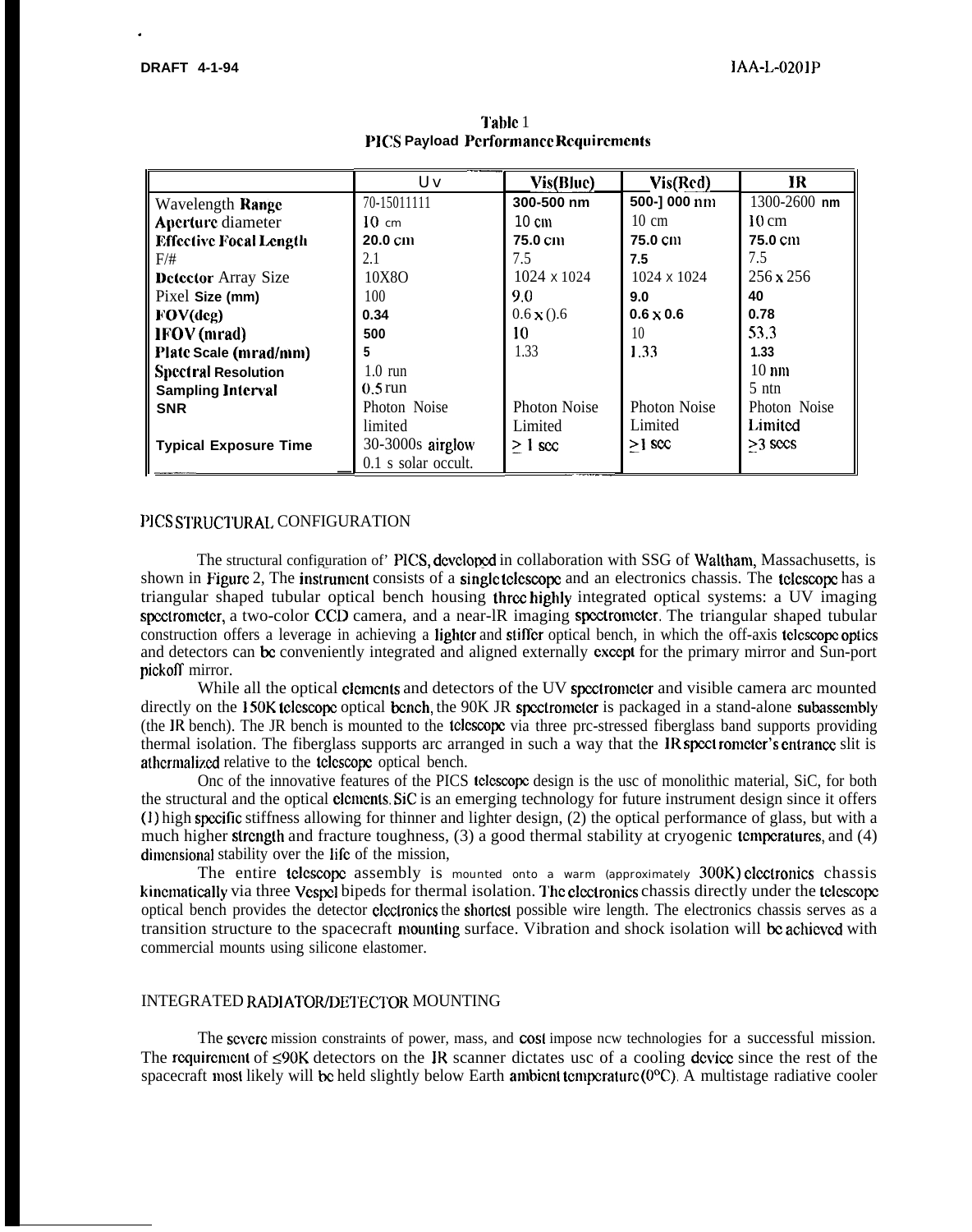best fits lhc mission environment for PICS assuming that the dclcclor power dissipation is reasonable (1o milliwatts or less).

To best fit within the mission constraints, the radiator is integrated into the instrument design and not a separate additional component as has often been done in the past. The IR detector radiating surface is an outward facing component of the instrument cnclosurc. The optical design is configured in such a way that the JR detector mounts directly onto the inner surface of the radiator. The support structure for the detector/radiator subassembly is part of the optical bench and provides the necessary thermal isolation. The configuration is such that the detector can be made easily accessible for ground testing and possible last minute detector replacement.

The IR radiator must be uniquely oriented with respect to the spacecraft to climinate radiative energy in puts from the dominant heat sources -- the spacecraft and Sun. A shade will be necessary to prevent the radiator field of view from containing warm parts of the spacecraft. In consideration of the mass constraint, a compromise must be made between detector temperature and shade mass.

The instrument is capable of being **radiatively** and **conductively** isolated from the spacecraft **to** the greatest extent possible. The instrument is designed to be attached to the spacecraft with a fiberglass structure to minimize the conductive heat leak while meeting the mechanical integrity requirements. The instrument should be positioned on the spacecraft so as to prevent the IR radiator from viewing any warm portion of the spacecraft. A shade attached to the instrument could prevent heat from the relatively warmer antenna dish from impinging on the detector radiator. All non-radiating surfaces will be covered with multilayer insulation (MLI) to minimize the radiative heat transfer.



Fig. 2, PICS structural configuration.

The instrument is divided into three tcmpcraturc zones to accommodate the required component tcmpcraturcs.

# **Optics Temperature Zone**

The optics will bc maintained at about 150K to minimize the heat radiated from the optical clcmcnts to the IR detector and to provide a relatively cool background for the IR detector radiator. Along with the optical clcmcnts and CCDS, this tcmpcraturc zone includes the optical bench structure. Since there is little or no heat dissipation in this Z.one, the temperature will be maintained by a balance between the heat leakage from the warmer elect ronics zonc and the heat radiated from the surface of the instrument facing Pluto (optical port side).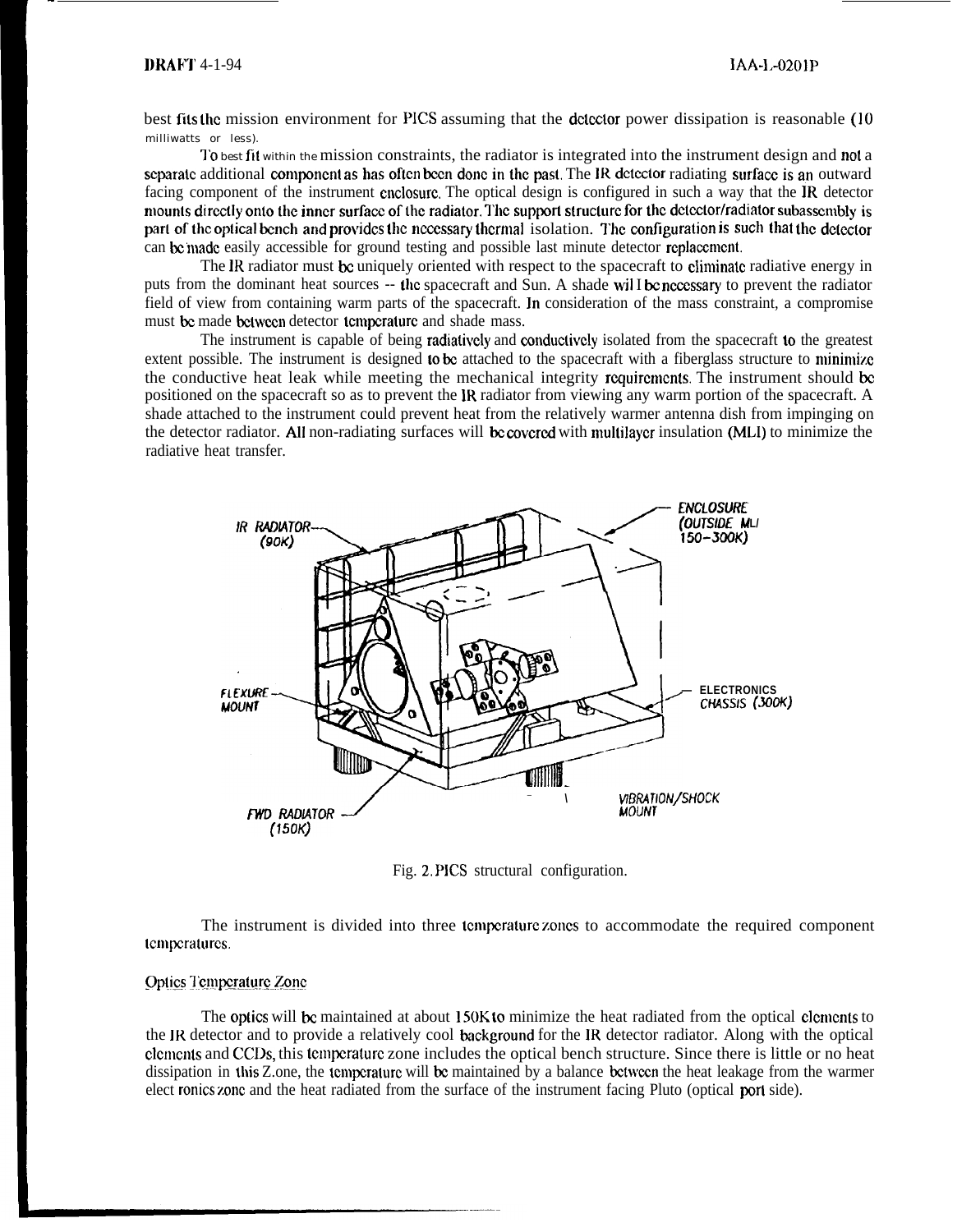# l)RAFT 4-1-94 lAA-L-0201P

#### **Electronics Temperature Zone**

The electronics will be maintained at 230K to 270K, A mechanical extension of this zone is located near the CCD detectors, allowing mounting of the preamplifiers close to the detectors to minimize noise. The electronics will be mounlcd on a plate Iocalcd bctwccn the optical bench and the spacecraft. This plate will be thermally attached to the warm electronics radiator which, in turn, is coplanar with the optical opening and shares its field of view, Since the structure and the majority of the box is included in the optics tcmpcraturc zone, this electronics and the plate onto which it is mounted will be radiatively and conductive isolated from the structure which is at the optics zone temperature. The temperature of the electronics zone will be held as low as possible within the clectronics component limits, to minimize heat leakage into the other temperature zones, as wc1l as to minimize the long term outgassing products that could condcnsc onto the colder **optics** and detectors, and to minimize the power nccdcd for tcmpcraturc control.

# Detector Temperature Zone

The IR detector subassembly will be maintained at a temperature of  $\leq 90K$  by directly mounting to the IR radiator plate; the entire plate will bc mounted to the optics subassembly with a fiberglass band support system to minimize heat conduction. The attachment of the cold **IR detector/radiator** subassembly to the 170K optical bench subassembly forms a two-stage radiative cooler for cooling the IR detector. The fiberglass band support system not only provides conductive thermal isolation, but is designed to maintain its relative position with rcspccl to the optics over the complete temperature range.

#### **ELECTRONICS**

Electronics for the Pluto visual, UV, and IR imaging subsystem draw heavily upon JPL's experience gained during the design of WFPC-1 and WFPC-H, Galileo SS1, SXT, and the Cassini 1SS, However, state-of-art electronics packaging such as hybrids and gate arrays arc employed to minimize mass and size. CMOS gate arrays and the judicious selection of analog components will optimize the power requirements.

Three electronic **modules** provide the control, timing, and signal processing required by the imaging subsystem. The instrument Control and Input/Output (ICIO) module have been implemented in a CMOS gate array. Dclcctor timing, integration control, dctcclor readout, command and data interfaces arc implcmcntcd within the ICIO functional block. CCD drive lcvcl translation, bias, and preamplification arc provided by the Clock Drive (CD) hybrid. Three CD modules arc required, onc for each CCD detector in the two visible channels and the UV channel. Clock buffering and pre-amplification for the IR array is provided by a discrete subset of the CD electronics. Output signals from the detectors arc multiplexed to the Signal Chain (SC) hybrid. The SC module provides all required gain, clamping, and sampling prior to converting the detector video output signal to digital data. In addition to the signal conditioning circuitry, this module contain the 8-bit low power **analog-to-digital** converter.

To assure mission success, redundancy is designed into the flight imaging subsystem electronics. Power will bc provided by a dual bus system. The focal plane instruments (CCD and HgCdTe) will bc partitioned such that in the event of a power failure, at least two of the instruments will survive. A standby (powered-down) SC and ICIO arc incorporated to provide a backup capability for the instrument. If a failure occurs in the signal processing or control this backup circuitry will bc turned on and nndtiplcxcd into the data path. With the backup circuitry in operat ion the inst rument performance will not be compromised,

In order to meet science goals, detector pixels will be processed at a 300 KHz rate. It is estimated that the clectronics for the instruments will require 4 watts at the 300 KHz processing rate. This power estimate does not include power supply loss factors or the power for the high voltage required by the U V microchannel plate.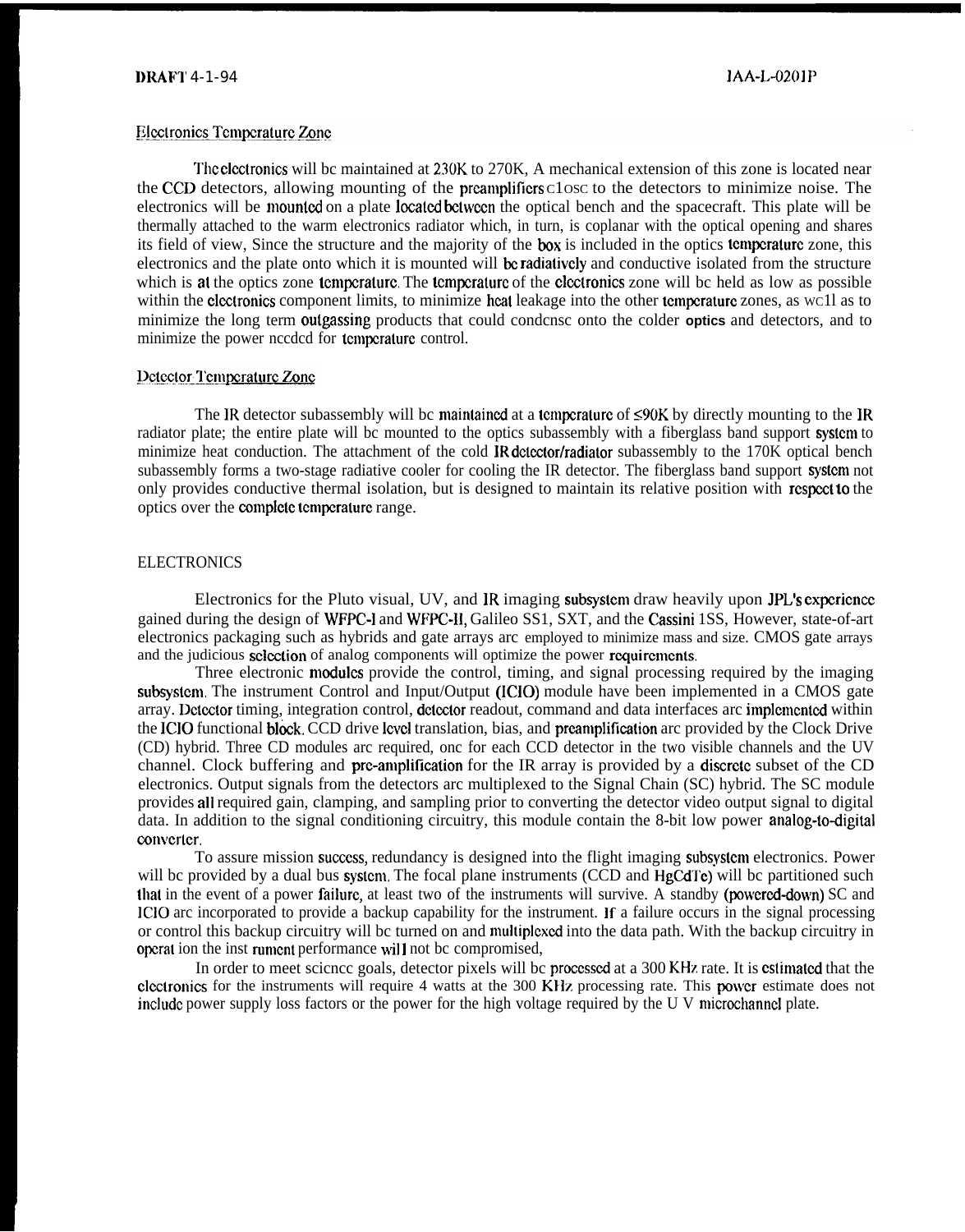# PICS INFRARED FOCAL PLANE

### Mission Requirements

The scicncc rcquircmcnts for the infrared imaging spcclromcter channel of the PICS inslrumcmt, and the strict limits on instrument mass and size, impose several di fficult demands on the 1 R focal plane. These demands include:

 $\bullet$  *capability for SNR*  $> 100$  *in all spectral channels.* The extremely low levels of reflected sunlight at the Pluto system, along with the small telescope aperture, demand a focal plane with high quantum efficiency and low read noise. Any dccrcase in focal plane performance will require longer integration times, leading to higher S/C stability requirements, or a reduction in the SNR.

• *high spatial and spectral resolution*. The need for 10 mn resolution at wavelengths from 1.3 to 2.6 mm, as well as -4 km ground spatial resolution at closest approach, coupled with the pushbroom design chosen for the imaging spectrometer, demand at least a  $256x256$  staring IR focal plane. A pixel pitch between 30 and 40 microns is required to match the IR spectrometer field of view with the visible camera's FOV.

• *radiation hardness*. The major source of radiation is not from the sun or trapped radiation belts, but from the spacecraft's phrtonium-powered RTG power units. The small spacecraft size dots not allow the RTG to be suspended away from the spacecraft on a boom (as in Voyager, Galileo, and Cassini). Hardening of the Silicon CMOS focal plane readout is ncccssary to help avoid degradation in performance. Current estimates arc that the focal plane array will bc subjcctcd to 20 krads, mostly in the form of neutrons, on the journey to Pluto. **TO** help alleviate radiation damage, the instrument can bc warmed up to anneal out trapped charges. The option of adding shielding requires additional mass; the PICS design calls for the focal plane to bc as robust as possible without incurring mass penalties.

• *relatively high operating temperature*. The small mass and volume cnvelope that PICS must fit into climinates active coolers; small passive radiators must supply the cooling nccdcd by the focal plane. The PICS integrated cooler is designed to provide 10 W cooling power at 90K, the lowest tcmpcraturc practical within the spacecraft constraints. To allow the IR focal plane array to have low dark current at these tcmpcraturcs, the cutoff wavelength of the photo diode array must be matched to the longest wavelength of interest  $(2.5 \text{ pm})$ .

*. strong heritage to proven IR focal plane arrays.* If no existing focal plane could meet all these requirements, a design goal was to base the PICS IR focal plane array on an existing design and make as fcw modifications as nccessary to fulfill the instrument objectives.

# Table 2 Comparison of NICMOS-3 and **anticipated PICNIC readouts**

|                                              | NICMOS-3                          | <b>PICS</b>                 |
|----------------------------------------------|-----------------------------------|-----------------------------|
| Format                                       | $256x256$ , 40 $\mu$ m pitch      | same                        |
| cutoff wavelength                            | $2.5 \text{ pm}$                  | sa mc                       |
| quantum efficiency<br>read noise (after CDS) | $60\%$ (1-2.5 µm<br>-30 electrons | same<br>$\leq$ 15 electrons |

# **Focal plane architecture**

The PICS focal plane readout represents an evolutionary advancement on the very successful Near lnfrarcd Camera and Multi -Objccl Spcclrograph (NICMOS-3) readout dcvclopcd by the Rockwell Science Center, Thousand Oaks, Ca. This focal plane was created for the NICMOS instrument<sup>4</sup>, a Hubble Space Telescope second